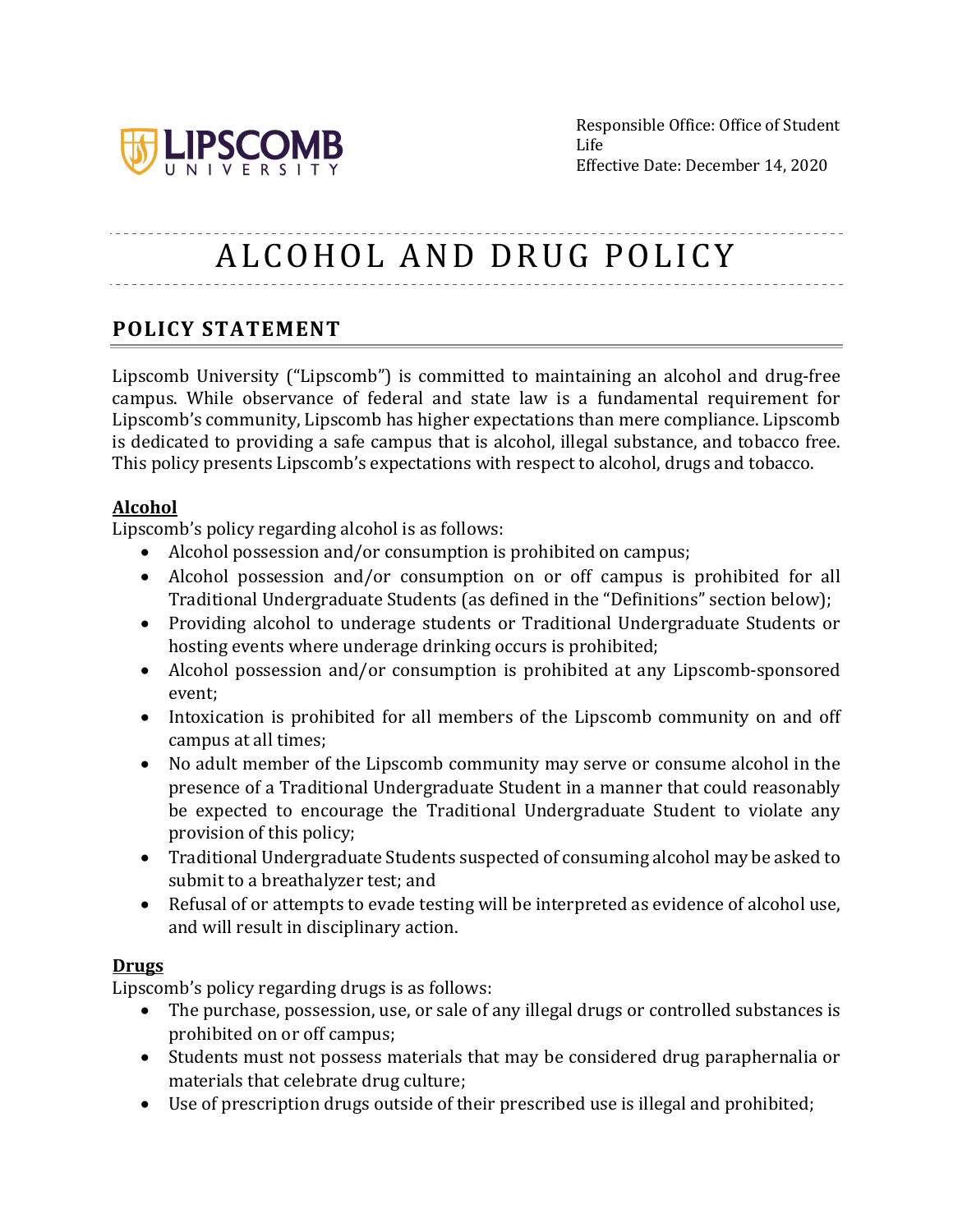- Students or employees suspected of drug use may be asked to submit to testing;
- Refusal of or attempts to evade testing will be interpreted as evidence of drug use, and may result in disciplinary action;
- Students who test positive for drug use will be responsible for the cost of the test; and
- Use of any herb or drug for the purpose of intoxication or hallucination is prohibited.

#### **Tobacco**

Lipscomb's policy regarding tobacco is as follows:

- Use of tobacco products, electronic cigarettes or vaporizers on campus is prohibited; and
- Tobacco products discovered in residence halls or other Lipscomb buildings will be confiscated and disposed of.

# **REASON FOR THE POLICY**

This policy supports Lipscomb's spiritual and educational mission and is adopted in compliance with the Higher Education Opportunity Act (including the Drug-Free Schools and Communities Act of 1989, 20 U.S.C.  $\S 1011i$  and the regulations promulgated thereunder  $(including 34 C.F.R. 86)$ .

# **APPLICABILITY OF THE POLICY**

This policy applies to all Lipscomb employees and students, whether part-time or full-time, and whether residing on or off campus.

# **DEFINITIONS**

**Traditional Undergraduate Student** – any Lipscomb undergraduate student who is 23 years old or younger.

## **PROCEDURES**

#### **SANCTIONS**

Lipscomb upholds local, state and federal laws related to the possession, use and distribution of illicit drugs and alcohol by Lipscomb students and employees on its property or as part of any of its activities. Any violation of this policy by a Lipscomb employee or student may be subject to Lipscomb's sanctions as well as criminal sanctions provided by federal, state and local law. Lipscomb may refer violations of any such laws to the Metropolitan Nashville Police Department or other appropriate law enforcement agencies for investigation and potential prosecution.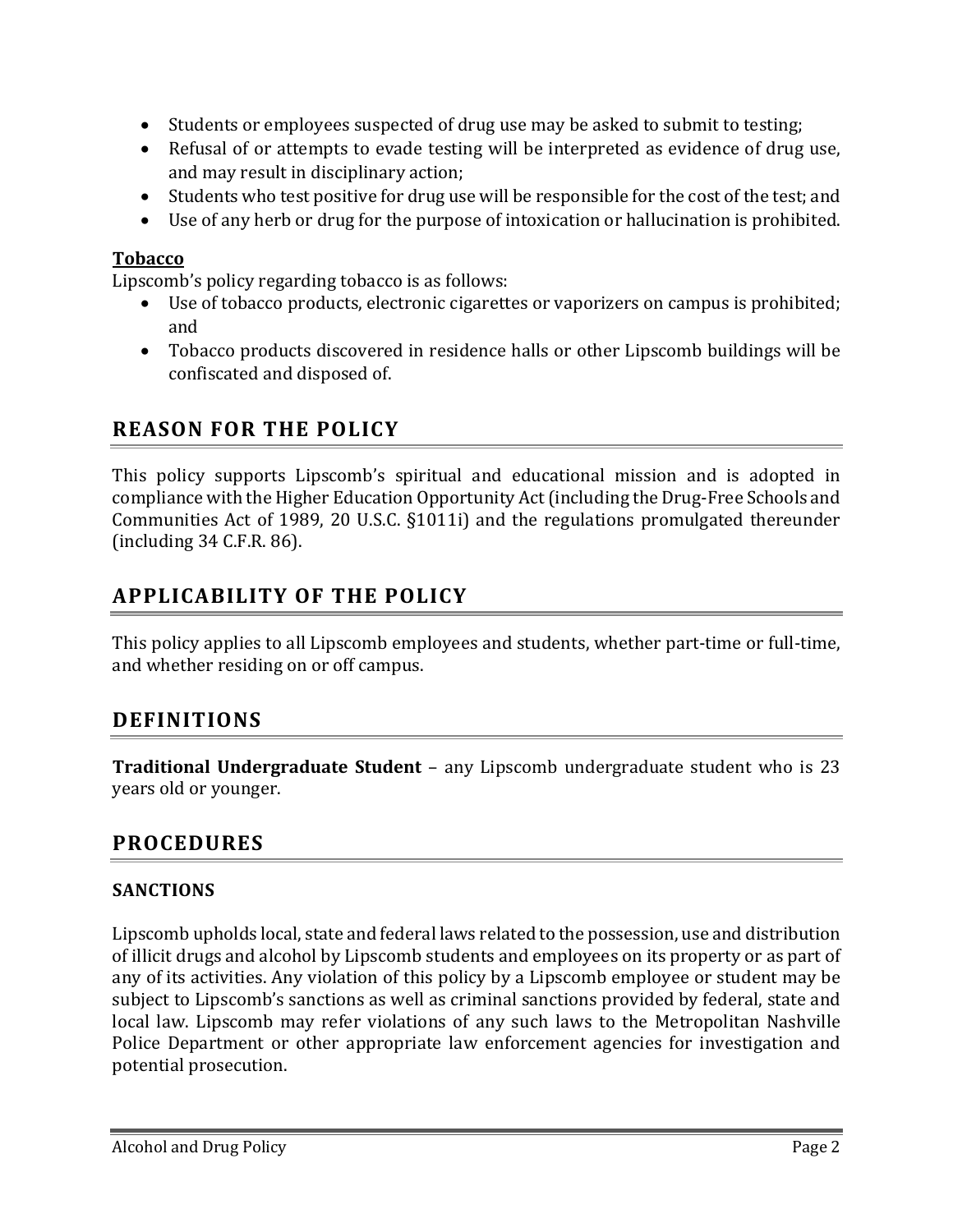Any violation of this policy by a Lipscomb employee may be subject to disciplinary action, including termination of employment, in accordance with the terms of the applicable Employee Handbook. Any violation of this policy by a Lipscomb student may be subject to disciplinary action, including, without limitation, warning, disciplinary probation, loss of privileges, educational sanctions, disciplinary suspension, expulsion or dismissal, in accordance with the terms of the applicable Student Handbook.

## **LOCAL LAWS**

The Metropolitan Government of Nashville and Davidson County generally prohibits the following:

- Knowingly having or possessing a hypodermic needle, syringe or any other instrument or implement adapted for the use of any controlled substance that has any quantity, including a trace, of a controlled substance;
- Selling, delivering or giving certain types of glue or cement to anyone under 21 years of age;
- Being under the influence of or in a state of intoxication as the result of inhaling certain types of glue or cement in a public place;
- Any person under the age of 19 being present in an automobile on any public street or highway when alcoholic beverages are being consumed, or being present in certain public parks and being a companion of or otherwise associated with any person who is consuming alcoholic beverages and who is not his or her parent, guardian or other adult who has not obtained written consent from the parent or guardian for the child to be present at such place;
- While in or on a street, alley, sidewalk, parking lot, parking garage or other area generally open to the public (except enclosed structures, premises owned by scientific, religious or educational institutions, or premises specifically permitted or licensed for the on-premises consumption of alcoholic beverages or beer), possessing beer, ale, wine or other alcoholic beverage for the purpose of consumption in a glass, aluminum, or metal container unless the container is commercially sealed; and
- Any person under the age of 21 having in his or her possession beer for any purposes, except that any person 18 years of age or older may transport, possess, sell or dispense alcoholic beverages, wine or beer in the course of his or her employment.

Each of these offenses is punishable by a fine of up to \$500.

## **STATE LAWS**

The State of Tennessee generally prohibits the following acts and prescribes the corresponding penalties:

• Any person under the age of 21 possessing, consuming or transporting (except in the course of employment) any intoxicating liquor or beer, which is punishable by imprisonment of up to 11 months 29 days and/or a fine of up to  $$2,500$ ;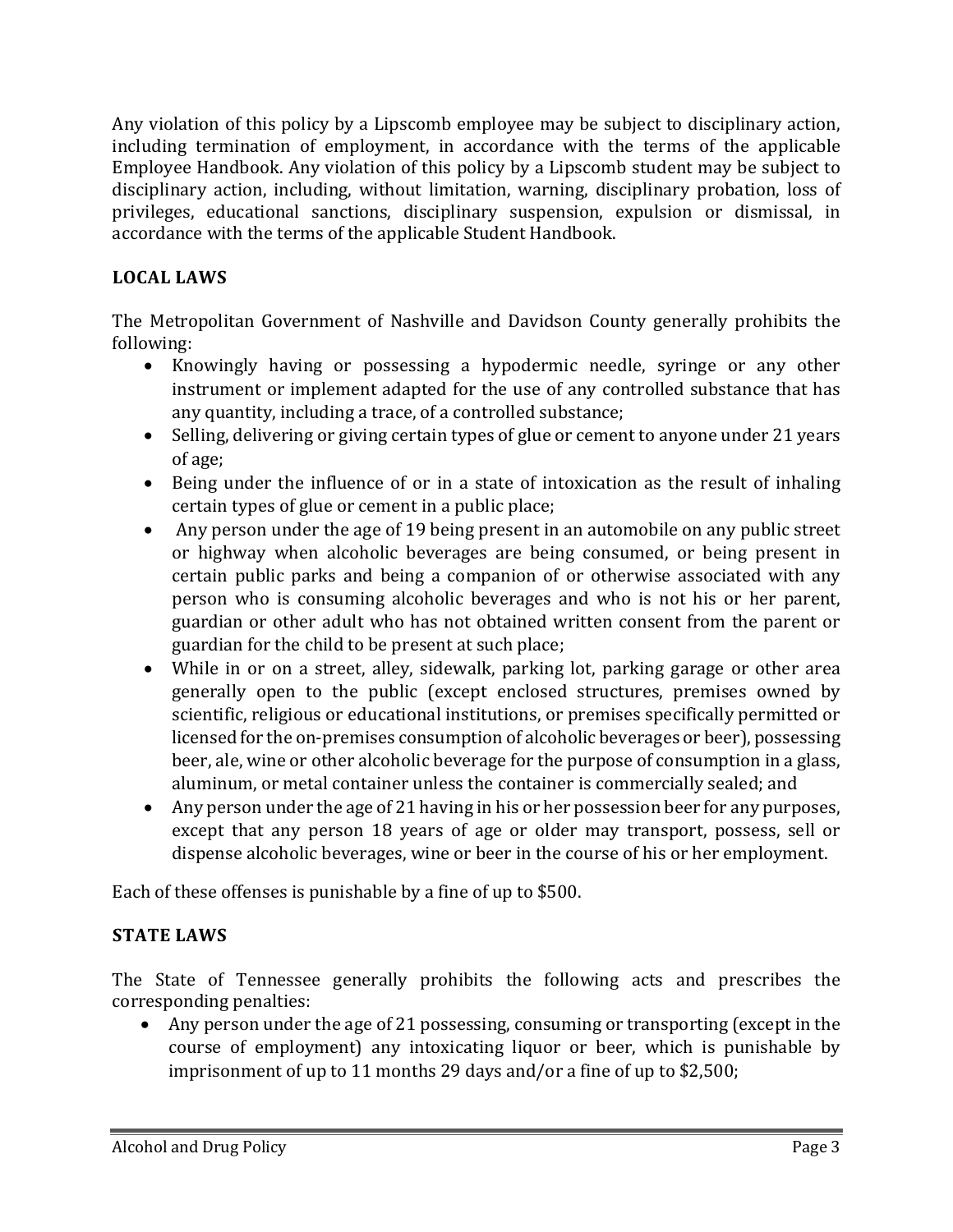- Purchasing an alcoholic beverage for or at the request of a person under 21 years of age, which is punishable by a fine of between  $$25$  and  $$500$ ;
- Any person under the age of 21 purchasing or attempting to purchase any alcoholic beverage, which is punishable by imprisonment of up to 11 months 29 days and/or a fine of up to  $$2,500$ ;
- Any person under 21 years of age knowingly making a false statement or exhibiting false identification to the effect that the person is 21 years old or older to any person engaged in the sale of alcoholic beverages for purchase of purchasing or obtaining alcoholic beverages, which is punishable by a fine of between \$50 and \$200 or imprisonment in the county jail or workhouse for between five and 30 days, if the person is between the age of 18 and 21;
- Persuading, enticing, or sending a person under 21 years of age to any place where alcoholic beverages or beer are sold, to buy or otherwise procure alcoholic beverages or beer in any quantity, which is punishable by imprisonment of up to 11 months 29 days and/or a fine of up to \$2,500, as well as 100 hours of community service and revocation of driving privileges;
- Public intoxication, which is punishable by imprisonment of up to 30 days and/or a fine of up to  $$50$ ;
- Consuming or possessing any alcohol beverage on the school plant or grounds of any public school in Tennessee having any of the grades kindergarten through twelve, which is punishable by imprisonment of up to 30 days and/or a fine of up to \$50;
- Driving or being in physical control of any automobile or other motor driven vehicle on any public road or highway of Tennessee, or on any streets or alleys while (a) under the influence of any intoxicant, marijuana, controlled substance, controlled substance analogue, drug that impairs the driver's ability to safely operate a motor vehicle by depriving the driver of the clearness of mind and control, or  $(b)$  the alcohol concentration in the person's blood or breath is  $0.08\%$  or more, which rug is punishable as follows:
	- $\circ$  For the first offense, serving not less than 48 consecutive hours nor more than 11 months and 29 days in a county jail or workhouse, but if the blood alcohol concentration was 0.20% or more, serving not less than seven consecutive days nor more than 11 months and 29 days in a county jail or workhouse;
	- $\circ$  For the second offense, serving not less than 45 consecutive days nor more than 11 months and 29 days in a county jail or workhouse, which may also include participation in a substance abuse treatment program;
	- $\circ$  For the third offense, serving not less than 120 consecutive days nor more than 11 months and 29 days in a county jail or workhouse, which may also include participation in a substance abuse treatment program;
	- $\circ$  For the fourth offense, imprisonment of not less than 150 consecutive days nor more than six years, as well as a fine of up to  $$3,000$ ;
	- $\circ$  For the fifth offense, imprisonment of not less than 150 consecutive days nor more than 12 years, as well as a fine of up to \$5,000, which may also include other collateral consequences; and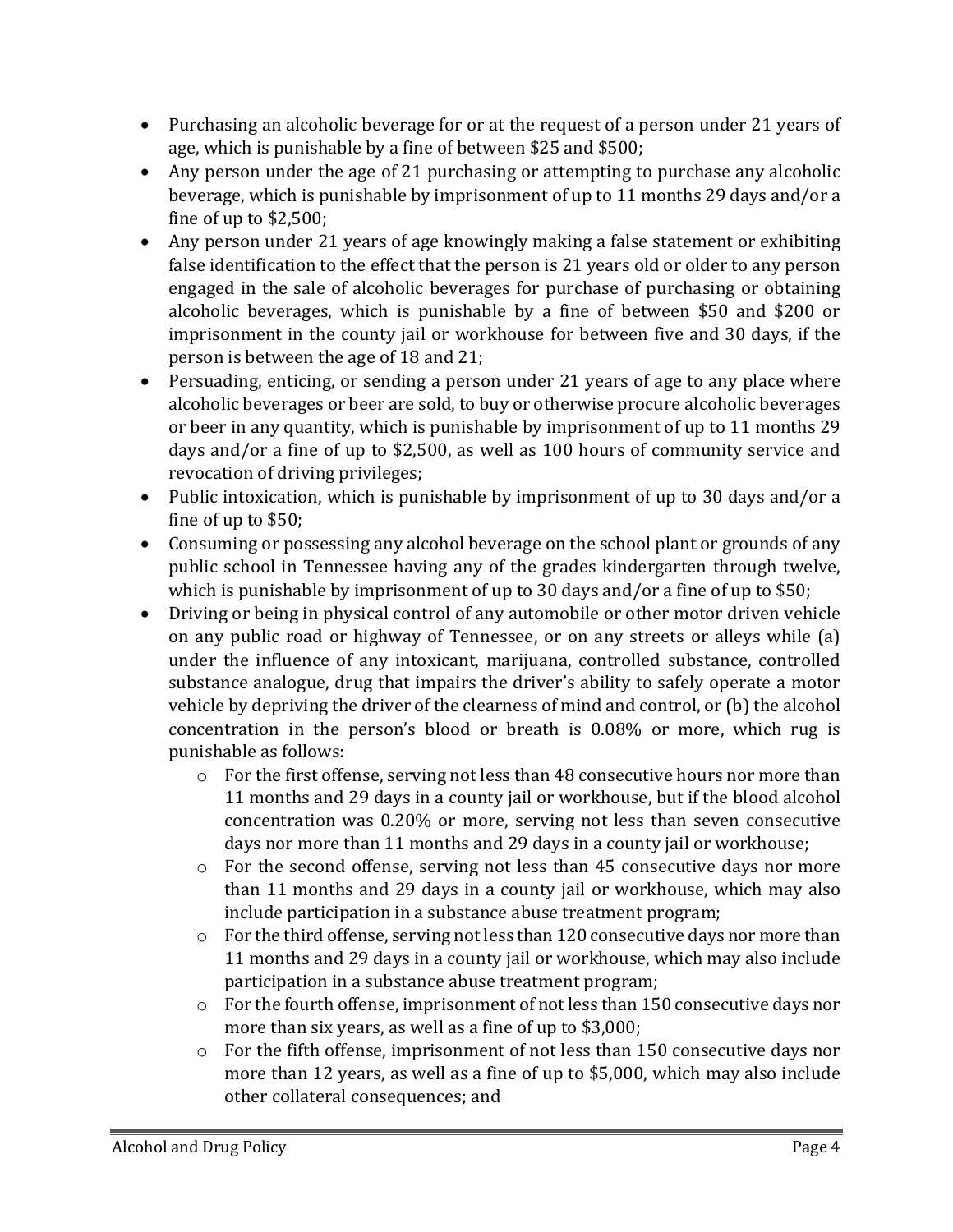- $\circ$  For the sixth and subsequent offenses, imprisonment of not less than 150 consecutive days nor more than 15 years, as well as a fine of up to  $$10,000$ , which may also include other collateral consequences
- Reckless killing another person by the operation of an automobile, airplane, motorboat or other motor vehicle, as a proximate result of the driver's intoxication, which is punishable by imprisonment of between eight and 30 years and a fine of up to \$25,000;
- Recklessly causing serious bodily injury to another person by the operation of a motor vehicle as the proximate result of the person's intoxication, which is punishable by imprisonment of between two and 12 years in prison, the prohibition of driving a vehicle in the state for at least one year and a fine up to  $$5,000$ ;
- Consuming any alcoholic beverage or beer or possessing an open container of alcoholic beverage or beer while operating a motor vehicle, which is punishable by a fine of up to  $$50$ ;
- Manufacturing, delivering, selling or possessing with the intent to manufacture, deliver or sell a controlled substance, which is punishable by imprisonment of between one and 60 years and a fine of between \$1,000 and \$500,000, depending on the type and quantity of the controlled substance;
- Knowingly possessing or casually exchanging a controlled substances not obtained directly from a valid prescription, which is punishable by imprisonment of up to  $11$ months 29 days and/or a fine of up to  $$2,500$ , unless the substance is methamphetamine, which is punishable by imprisonment of not less than 30 days, or there is a casual exchange to a minor from an adult at least two years older than the minor, which is punishable by imprisonment of between one and 60 years and a fine of between \$1,000 and \$500,000, depending on the type and quantity of the controlled substance;
- Distributing a small amount of marijuana not in excess of one-half ounce, which is punishable by imprisonment of up to 11 months 29 days and/or a fine of up to \$2,500;
- Intentionally smelling or inhaling the fumes from any glue, paint, gasoline, aerosol, chlorofluorocarbon gas or other substance containing a solvent having the property of releasing toxic vapors or fumes for the purpose of causing a condition of intoxication, inebriation, elation, dizziness, excitement, stupefaction, paralysis, or the dulling of the brain or nervous system, or disturbing or distorting of the audio or visual processes, which is punishable by imprisonment of up to 11 months 29 days and/or a fine of up to  $$2,500$ ;
- Using or possessing for the purpose of using any glue containing a solvent having the property of releasing toxic vapors or fumes, which is punishable by imprisonment of up to 11 months 29 days and/or a fine of up to  $$2,500$ ;
- Selling, offering to sell, delivering or giving away, to any person any tube or other container of glue, paint, gasoline, aerosol, chlorofluorocarbon gas or any other substance containing a solvent having the property of releasing toxic vapors or fumes, if the person has reasonable cause to suspect that the product will be used for the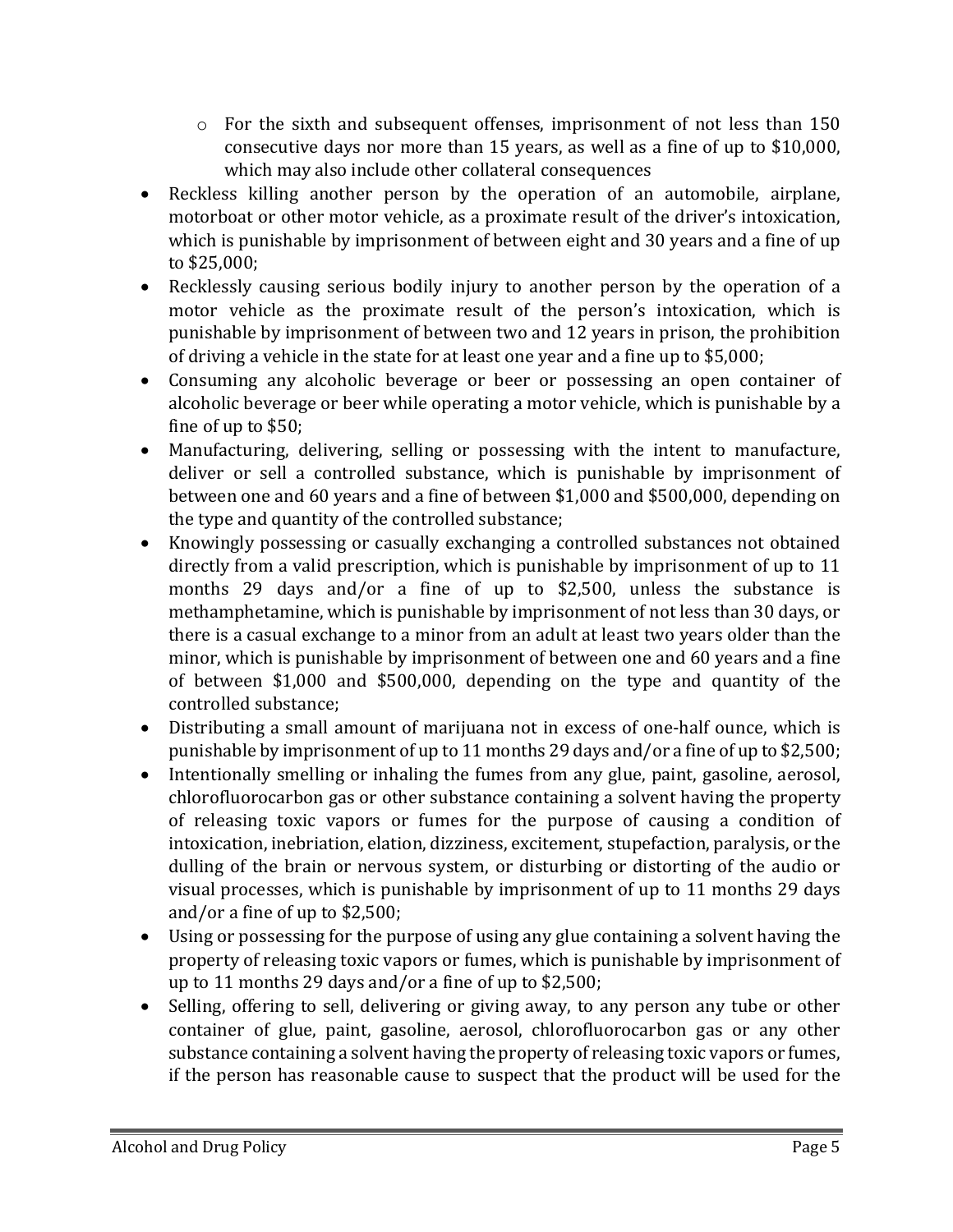purpose of smelling or inhaling the fumes, which is punishable by imprisonment of between one and six years and a fine of up to \$3,000;

- Selling, delivering, distributing or manufacturing for sale or exchange a substance that is represented to be a controlled substance and which is substantially similar in color, shape, size and markings to a Schedule I, II, III, or IV controlled substance, which is punishable by imprisonment of between one and six years and a fine of up to \$3,000;
- Receiving a sale or exchange of a substance that is represented to be a controlled substance and which is substantially similar in color, shape, size and markings to a Schedule I, II, III, or IV controlled substance, which is punishable by imprisonment of up to 11 months 29 days and/or a fine of up to  $$2,500$ ;
- Selling, delivering or possessing the seeds of jimsonweed on the premises of any school, grades kindergarten through twelve, which is punishable by imprisonment of up to 11 months 29 days and/or a fine up to  $$2,500$ ; and
- Knowingly or intentionally manufacturing or delivering, or possessing with the intent to manufacture or deliver, an anabolic steroid, which is punishable by imprisonment of between two and 12 years and a fine of up to \$50,000.

| <b>DRUG/SCHEDULE</b>                     | <b>QUANTITY</b>                                       | <b>PENALTIES</b>                                                                                                                                                                                                                                                                                                                                 | <b>QUANTITY</b>                                        | <b>PENALTIES</b>                                                                                                                                                                                                                                                                                                                                                   |
|------------------------------------------|-------------------------------------------------------|--------------------------------------------------------------------------------------------------------------------------------------------------------------------------------------------------------------------------------------------------------------------------------------------------------------------------------------------------|--------------------------------------------------------|--------------------------------------------------------------------------------------------------------------------------------------------------------------------------------------------------------------------------------------------------------------------------------------------------------------------------------------------------------------------|
| Cocaine (Schedule<br>[II]                | 500-4999<br>grams<br>mixture                          | <b>First Offense:</b><br>Not less than 5 yrs, and not<br>more than 40 yrs. If death or                                                                                                                                                                                                                                                           | mixture                                                | 5 kgs or more <b>First Offense:</b> Not less than<br>10 yrs, and not more than life.<br>If death or serious injury, not                                                                                                                                                                                                                                            |
| Cocaine Base<br>(Schedule II)            | mixture                                               | 28–279 grams serious injury, not less than<br>20 or more than life. Fine of<br>not more than \$5 million if<br>an individual, \$25 million if<br>not an individual.<br><b>Second Offense:</b><br>Not less than 10 yrs, and not 1 kg or more<br>more than life. If death or<br>serious injury, life<br>imprisonment.<br>Fine of not more than \$8 | 280 grams or<br>more mixture                           | less than 20 or more than life.<br>Fine of not more than \$10<br>mil-lion if an individual, \$50<br>million if not an individual.<br><b>Second Offense: Not less</b><br>than 20 yrs, and not more<br>than life. If death or serious<br>injury, life imprisonment.<br>Fine of not more than \$20<br>million if an individual, \$75<br>million if not an individual. |
| Fentanyl (Schedule 40-399 grams<br>II)   | mixture                                               |                                                                                                                                                                                                                                                                                                                                                  | 400 grams or<br>more mixture                           |                                                                                                                                                                                                                                                                                                                                                                    |
| <b>Fentanyl Analogue</b><br>(Schedule I) | $10-99$ grams<br>mixture                              |                                                                                                                                                                                                                                                                                                                                                  | 100 grams or<br>more mixture                           |                                                                                                                                                                                                                                                                                                                                                                    |
| Heroin (Schedule I) 100-999              | grams<br>mixture                                      |                                                                                                                                                                                                                                                                                                                                                  | mixture                                                |                                                                                                                                                                                                                                                                                                                                                                    |
| LSD (Schedule I)                         | 1-9 grams<br>mixture                                  |                                                                                                                                                                                                                                                                                                                                                  | 10 grams or<br>more mixture                            |                                                                                                                                                                                                                                                                                                                                                                    |
| Methamphetamine                          | $5-49$ grams<br>pure or                               | million if an individual, \$50<br>million if not an individual.                                                                                                                                                                                                                                                                                  | 50 grams or<br>more pure or                            | <b>Two or More Prior</b>                                                                                                                                                                                                                                                                                                                                           |
| (Schedule II)                            | 50-499 grams<br>mixture                               |                                                                                                                                                                                                                                                                                                                                                  | 500 grams or<br>more mixture                           | Offenses:<br>Life imprisonment. Fine of<br>not more than \$20 million if                                                                                                                                                                                                                                                                                           |
| PCP (Schedule II)                        | $10-99$ grams<br>pure or 100-<br>999 grams<br>mixture |                                                                                                                                                                                                                                                                                                                                                  | $100$ gm or<br>more pure or<br>1 kg or more<br>mixture | an individual, \$75 million if<br>not an individual.                                                                                                                                                                                                                                                                                                               |

## **FEDERAL TRAFFICKING PENALTIES**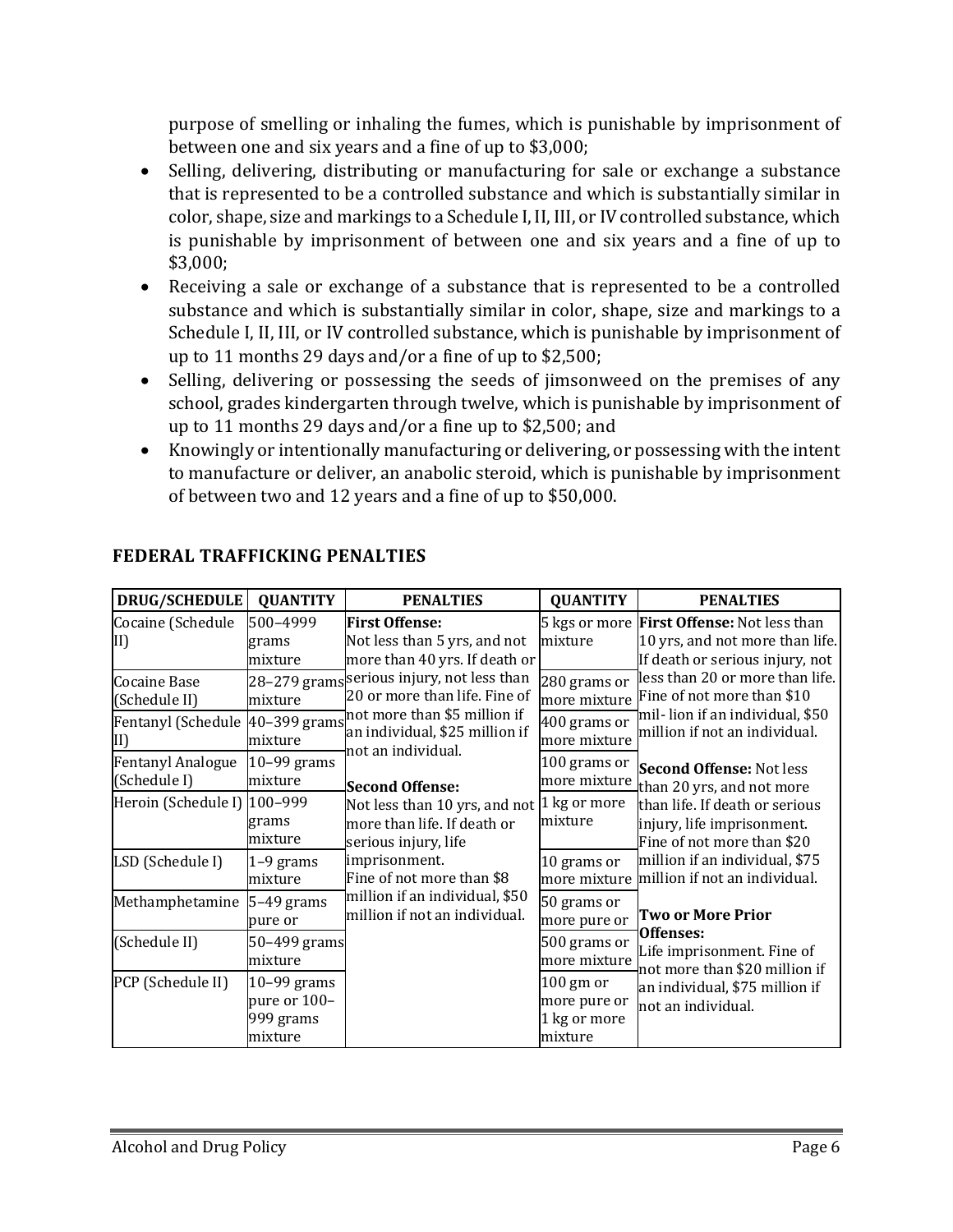| <b>DRUG/SCHEDULE</b>                                                                          | <b>QUANTITY</b>              | <b>PENALTIES</b>                                                                                                                                                                        |  |
|-----------------------------------------------------------------------------------------------|------------------------------|-----------------------------------------------------------------------------------------------------------------------------------------------------------------------------------------|--|
| Other Schedule I & II drugs (and any<br>drug product containing Gamma<br>Hydroxybutyric Acid) | Any amount                   | First Offense: Not more than 20 yrs. If death or<br>serious injury, not less than 20 yrs, or more than life.<br>Fine \$1 million if an individual, \$5 million if not an<br>individual. |  |
| Flunitrazepam (Schedule IV)                                                                   | 1 gram                       |                                                                                                                                                                                         |  |
|                                                                                               |                              | Second Offense: Not more than 30 yrs. If death or<br>serious bodily injury, life imprisonment. Fine \$2<br>million if an individual, \$10 million if not an<br>individual.              |  |
| Other Schedule III drugs                                                                      | Any amount                   | First Offense: Not more than 10 years. If death or<br>serious injury, not more that 15 yrs. Fine not more<br>than \$500,000 if an individual, \$2.5 million if not an<br>individual.    |  |
|                                                                                               |                              | Second Offense: Not more than 20 yrs. If death or<br>serious injury, not more than 30 yrs. Fine not more<br>than \$1 million if an individual, \$5 million if not an<br>individual.     |  |
| All other Schedule IV drugs                                                                   | Any amount                   | First Offense: Not more than 5 yrs. Fine not more                                                                                                                                       |  |
| Flunitrazepam (Schedule IV)                                                                   | Other than 1<br>gram or more | than \$250,000 if an individual, \$1 million if not an<br>individual.                                                                                                                   |  |
|                                                                                               |                              | Second Offense: Not more than 10 yrs. Fine not more<br>than \$500,000 if an individual, \$2 million if other than<br>an individual.                                                     |  |
| All Schedule V drugs                                                                          | Any amount                   | First Offense: Not more than 1 yr. Fine not more than<br>\$100,000 if an individual, \$250,000 if not an<br>individual.                                                                 |  |
|                                                                                               |                              | Second Offense: Not more than 4 yrs. Fine not more<br>than \$200,000 if an individual, \$500,000 if not an<br>individual.                                                               |  |

# **FEDERAL TRAFFICKING PENALTIES – MARIJUANA**

| <b>DRUG</b>                   | <b>QUANTITY</b>                                                             | <b>1st OFFENSE</b>                                                                                                                                                                                                                                                                                                                                                                                                                                 | 2nd OFFENSE*                      |
|-------------------------------|-----------------------------------------------------------------------------|----------------------------------------------------------------------------------------------------------------------------------------------------------------------------------------------------------------------------------------------------------------------------------------------------------------------------------------------------------------------------------------------------------------------------------------------------|-----------------------------------|
| Marijuana<br>(Schedule<br>II) | 1,000 kg or more<br>marijuana mixture; or<br>plants                         | Not less than 10 yrs. or more than Not less than 20 yrs. or more than<br>life. If death or serious bodily injury, life. If death or serious bodily<br>1,000 or more marijuana not less than 20 yrs., or more than $\ $ injury, life imprisonment. Fine not<br>life. Fine not more than life. Fine not more than \$20 million if an<br>more than \$10 million if an<br>individual, \$50 million if other than than an individual.<br>an individual. | individual, \$75 million if other |
| Marijuana<br>(Schedule<br>I)  | 100 kg to 999 kg<br>marijuana mixture; or<br>100 to 999 marijuana<br>plants | Not less than 5 yrs. or more than 40 Not less than 10 yrs. or more than<br>yrs. If death or serious bodily injury, life. If death or serious bodily<br>not less than 20 yrs., or more than   injury, life imprisonment. Fine not<br>life. Fine not more than life. Fine not more than \$20 million if an<br>more than \$5 million if an<br>individual, \$25 million if other than than an individual.<br>an individual.                            | individual, \$75 million if other |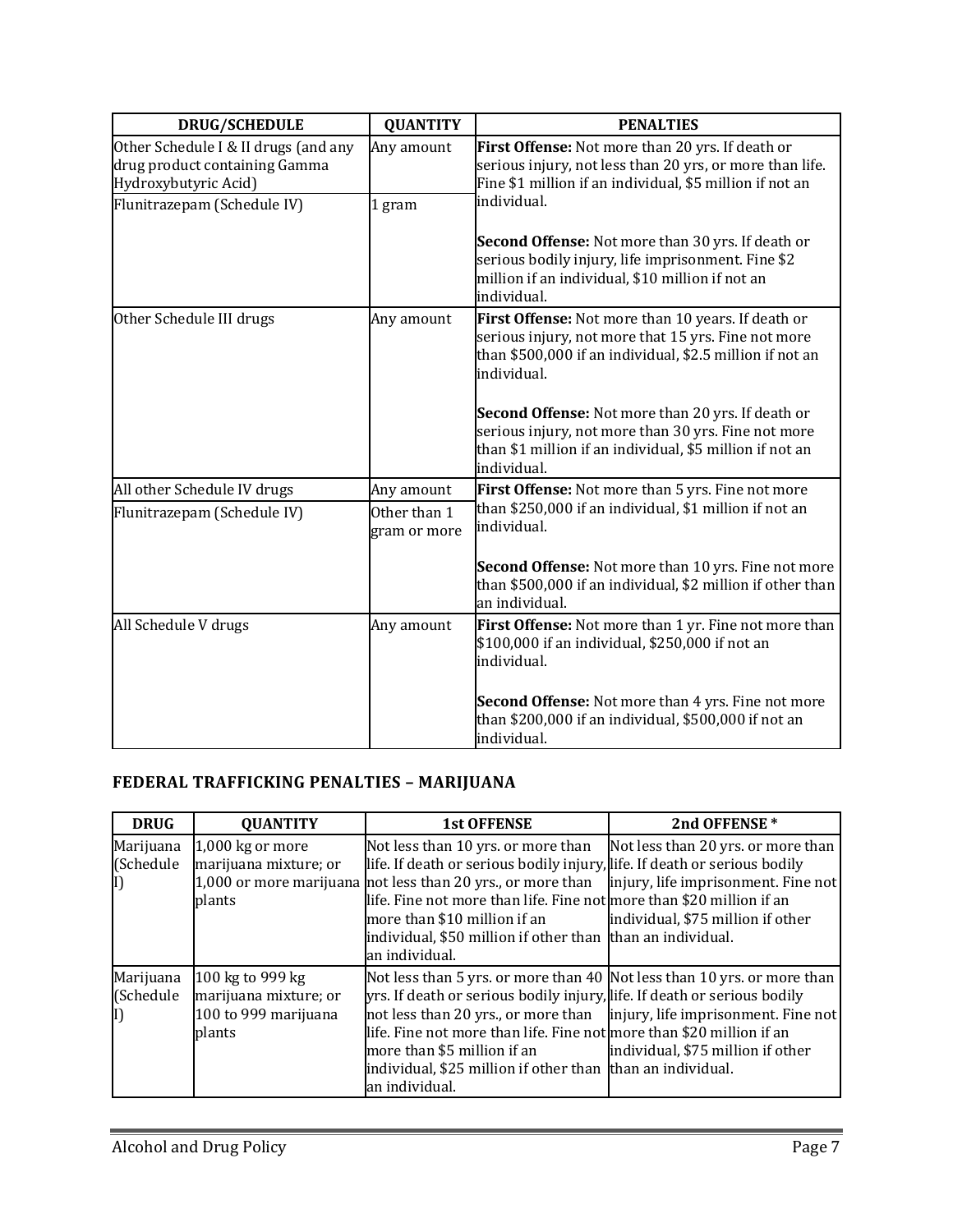| <b>DRUG</b>                           | <b>QUANTITY</b>                                                                                                                                                        | <b>1st OFFENSE</b>                                                                                                                                                                                                              | 2nd OFFENSE*                                                                                                                 |
|---------------------------------------|------------------------------------------------------------------------------------------------------------------------------------------------------------------------|---------------------------------------------------------------------------------------------------------------------------------------------------------------------------------------------------------------------------------|------------------------------------------------------------------------------------------------------------------------------|
| Marijuana<br>(Schedule                | More than 10 kgs<br>hashish; 50 to 99 kg<br>marijuana mixture<br>More than 1 kg of<br>hashish oil; 50 to 99<br>marijuana plants                                        | Not less than 20 yrs. If death or<br>serious bodily injury, not less than<br>20 yrs., or more than life. Fine \$1<br>million if an individual, \$5 million if an individual, \$10 million if other<br>other than an individual. | Not less than 30 yrs. If death or<br>serious bodily injury, life<br>imprisonment. Fine \$2 million if<br>than an individual. |
| Marijuana<br>(Schedule                | Less than 50 kilograms<br>marijuana (but does not<br>include 50 or more<br>marijuana plants<br>regardless of weight)<br>marijuana plants;<br>1 to 49 marijuana plants; | Not less than 5 yrs. Fine not more<br>than \$250,000, \$1 million if other<br>than an individual                                                                                                                                | Not less than 10 yrs. Fine<br>\$500,000 if an individual, \$2<br>million if other than individual                            |
| Hashish<br>(Schedule                  | 10 kg or less                                                                                                                                                          |                                                                                                                                                                                                                                 |                                                                                                                              |
| Hashish Oil 1 kg or less<br>(Schedule |                                                                                                                                                                        |                                                                                                                                                                                                                                 |                                                                                                                              |

The minimum sentence for a violation after two or more prior convictions for a felony drug offense have become final is a mandatory term of life imprisonment without release and a fine up to \$20 million if an individual and \$75 million if other than an individual.

#### **HEALTH RISKS**

Alcohol's Effects on the Body

Source: National Institute on Alcohol Abuse and Alcoholism (NIH) https://www.niaaa.nih.gov/alcohols-effects-health/alcohols-effects-body

Drinking too much – on a single occasion or over time – can take a serious toll on your health. Here's how alcohol can affect your body:

#### *Brain*:

Alcohol interferes with the brain's communication pathways, and can affect the way the brain looks and works. These disruptions can change mood and behavior, and make it harder to think clearly and move with coordination.

#### *Heart:*

Drinking a lot over a long time or too much on a single occasion can damage the heart, causing problems including:

- Cardiomyopathy Stretching and drooping of heart muscle
- Arrhythmias Irregular heart beat
- Stroke
- High blood pressure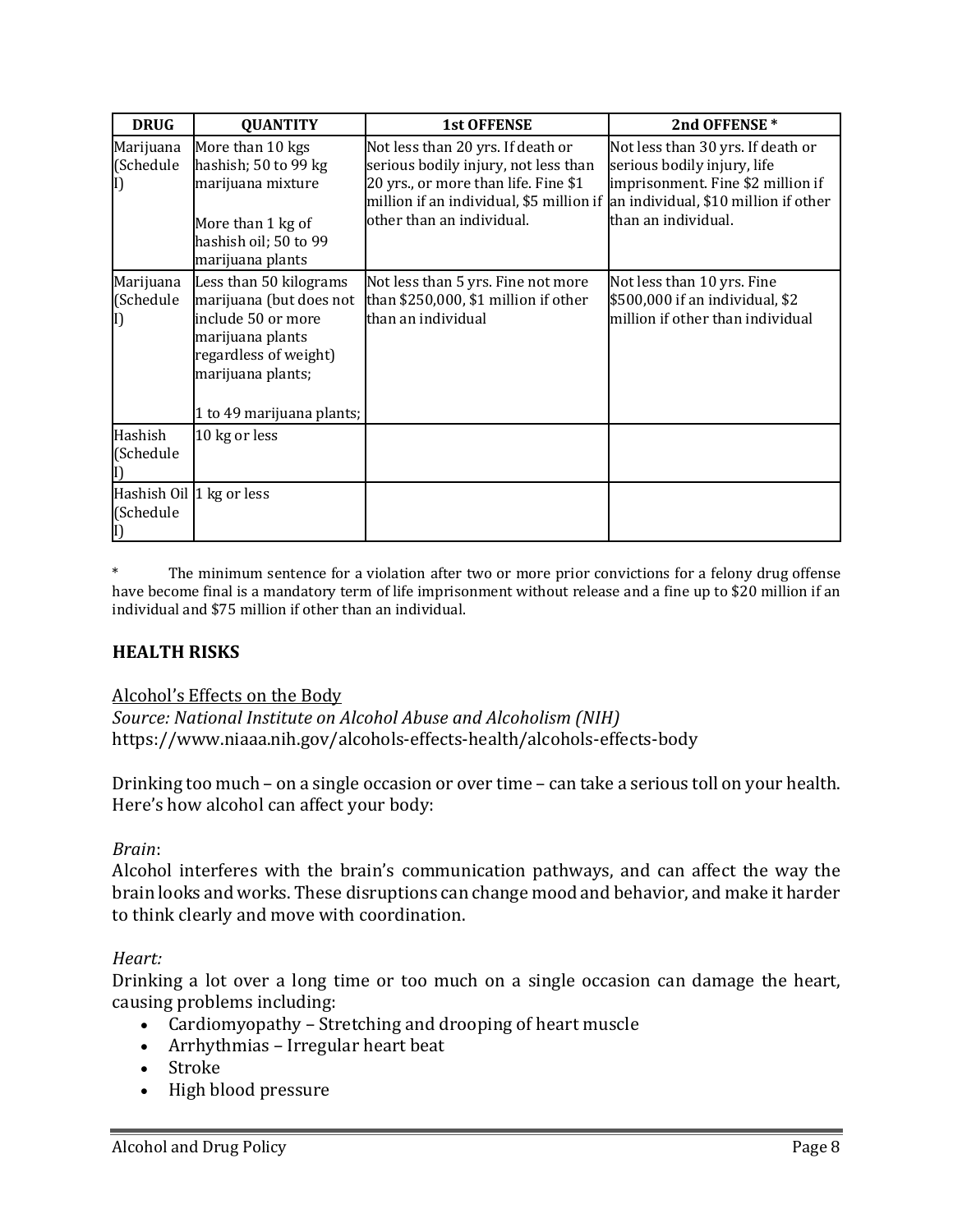#### *Liver:*

Heavy drinking takes a toll on the liver, and can lead to a variety of problems and liver inflammations including:

- Steatosis, or fatty liver
- Alcoholic hepatitis
- Fibrosis
- Cirrhosis

#### *Pancreas:*

Alcohol causes the pancreas to produce toxic substances that can eventually lead to pancreatitis, a dangerous inflammation and swelling of the blood vessels in the pancreas that prevents proper digestion.

#### *Cancer:*

*Source: National Cancer Institute*

https://www.cancer.gov/about-cancer/causes-prevention/risk/alcohol/alcohol-factsheet

Based on extensive reviews of research studies, there is a strong scientific consensus of an association between alcohol drinking and several types of cancer. In its Report on Carcinogens, the National Toxicology Program of the US Department of Health and Human Services lists consumption of alcoholic beverages as a known human carcinogen. The research evidence indicates that the more alcohol a person drinks  $-$  particularly the more alcohol a person drinks regularly over time  $-$  the higher his or her risk of developing an alcohol-associated cancer. Based on data from 2009, an estimated 3.5 percent of all cancer deaths in the United States (about 19,500 deaths) were alcohol related.

Clear patterns have emerged between alcohol consumption and the development of the following types of cancer:

- Head and neck cancer: Alcohol consumption is a major risk factor for certain head and neck cancers, particularly cancers of the oral cavity (excluding the lips), pharynx (throat), and larynx (voice box). People who consume 50 or more grams of alcohol per day (approximately 3.5 or more drinks per day) have at least a two to three times greater risk of developing these cancers than nondrinkers. Moreover, the risks of these cancers are substantially higher among persons who consume this amount of alcohol and also use tobacco.
- Esophageal cancer: Alcohol consumption is a major risk factor for a particular type of esophageal cancer called esophageal squamous cell carcinoma. In addition, people who inherit a deficiency in an enzyme that metabolizes alcohol have been found to have substantially increased risks of alcohol-related esophageal squamous cell carcinoma.
- Liver cancer: Alcohol consumption is an independent risk factor for, and a primary cause of, liver cancer (hepatocellular carcinoma). (Chronic infection with hepatitis B virus and hepatitis C virus are the other major causes of liver cancer.)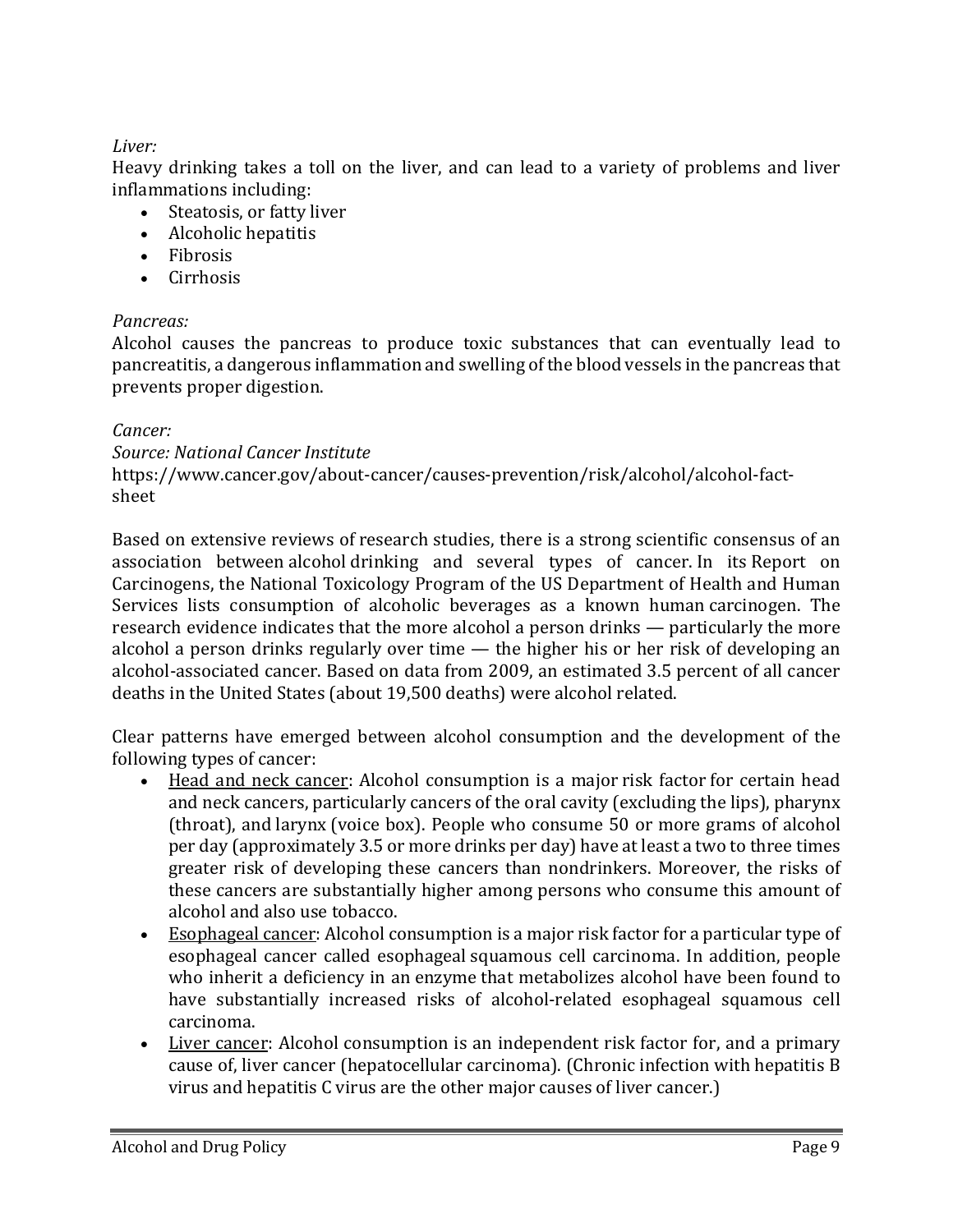• Breast cancer: More than 100 epidemiologic studies have looked at the association between alcohol consumption and the risk of breast cancer in women. These studies have consistently found an increased risk of breast cancer associated with increasing alcohol intake. A meta-analysis of 53 of these studies (which included a total of 58,000 women with breast cancer) showed that women who drank more than 45 grams of alcohol per day (approximately three drinks) had 1.5 times the risk of developing breast cancer as nondrinkers (a modestly increased risk). The risk of breast cancer was higher across all levels of alcohol intake: for every 10 grams of alcohol consumed per day (slightly less than one drink), researchers observed a small (7 percent) increase in the risk of breast cancer.

The Million Women Study in the United Kingdom (which included more than 28,000 women with breast cancer) provided a more recent, and slightly higher, estimate of breast cancer risk at low to moderate levels of alcohol consumption: every 10 grams of alcohol consumed per day was associated with a 12 percent increase in the risk of breast cancer.

• Colorectal cancer: Alcohol consumption is associated with a modestly increased risk of cancers of the colon and rectum. A meta-analysis of 57 cohort and case-control studies that examined the association between alcohol consumption and colorectal cancer risk showed that people who regularly drank 50 or more grams of alcohol per day (approximately 3.5 drinks) had 1.5 times the risk of developing colorectal cancer as nondrinkers or occasional drinkers. For every 10 grams of alcohol consumed per day, there was a small (7 percent) increase in the risk of colorectal cancer.

#### *Immune System:*

Drinking too much can weaken your immune system, making your body a much easier target for disease. Chronic drinkers are more liable to contract diseases like pneumonia and tuberculosis than people who do not drink too much. Drinking a lot on a single occasion slows your body's ability to ward off infections - even up to 24 hours after getting drunk.

#### Drugs' Effects on the Body

Source: Drugs of Abuse: A DEA Resource Guide, 2020 Edition, Drug Enforcement *Administration, U.S. Department of Justice* https://www.dea.gov/sites/default/files/2020-04/Drugs%20of%20Abuse%202020- Web%20Version-508%20compliant-4-24-20\_0.pdf

All controlled substances have abuse potential or are immediate precursors to substances with abuse potential. In addition to having abuse potential, most controlled substances are capable of producing dependence, either physical or psychological. In the sections that follow, the effects on the mind of body of various classes of drugs are profiled.

*Narcotics (e.g., Fentanyl; Heroin; Hydromorphone; Methadone; Morphine; Opium; Oxycodone)* 

• Effect on the Mind:

Besides their medical use, narcotics/opioids produce a general sense of well-being by reducing tension, anxiety, and aggression. These effects are helpful in a therapeutic setting but contribute to the drugs' abuse. Narcotic/opioid use comes with a variety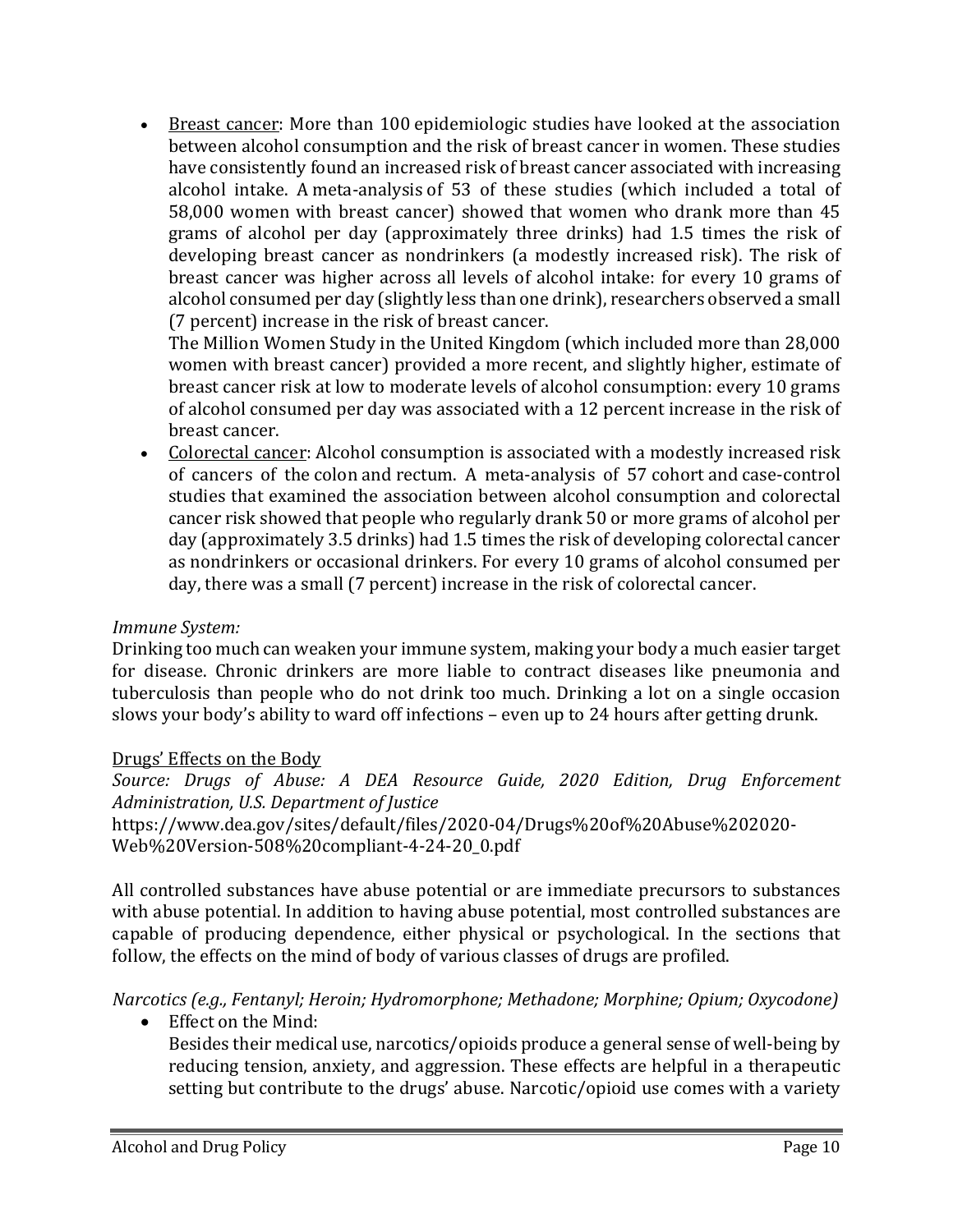of unwanted effects, including drowsiness, inability to concentrate, and apathy.

• Effect on the Body:

Narcotics/opioids are prescribed by doctors to treat pain, suppress cough, cure diarrhea, and put people to sleep. Effects depend heavily on the dose, how it's taken, and previous exposure to the drug. Negative effects include slowed physical activity, constriction of the pupils, flushing of the face and neck, constipation, nausea, vomiting, and slowed breathing. As the dose is increased, both the pain relief and the harmful effects become more pronounced. Some of these preparations are so potent that a single dose can be lethal to an inexperienced user. However, except in cases of extreme intoxication, there is no loss of motor coordination or slurred speech.

#### *Stimulants (e.g., Amphetamines; Cocaine; Khat; Methamphetamine)*

• Effect on the Mind:

When used as drugs of abuse and not under a doctor's supervision, stimulants are frequently taken to produce a sense of exhilaration, enhance self-esteem, improve mental and physical performance, increase activity, reduce appetite, extend wakefulness for prolonged periods, and "get high." Chronic, high-dose use is frequently associated with agitation, hostility, panic, aggression, and suicidal or homicidal tendencies. Paranoia, sometimes accompanied by both auditory and visual hallucinations, may also occur. Tolerance, in which more and more drug is needed to produce the usual effects, can develop rapidly, and psychological dependence occurs. In fact, the strongest psychological dependence observed occurs with the more potent stimulants, such as amphetamine, methylphenidate, methamphetamine, cocaine, and methcathinone. Abrupt cessation is commonly followed by depression, anxiety, drug craving, and extreme fatigue, known as a "crash."

• Effect on the Body:

Stimulants are sometimes referred to as uppers and reverse the effects of fatigue on both mental and physical tasks. Therapeutic levels of stimulants can produce exhilaration, extended wakefulness, and loss of appetite. These effects are greatly intensified when large doses of stimulants are taken. Taking too large a dose at one time or taking large doses over an extended period of time may cause such physical side effects as dizziness, tremors, headache, flushed skin, chest pain with palpitations, excessive sweating, vomiting, and abdominal cramps.

*Depressants* (e.g., Barbiturates; Benzodiazepines; GHB; Rohypnol)

• Effect on the Mind:

Depressants used therapeutically do what they are prescribed for: induce sleep, relieve anxiety and muscle spasms, and prevent seizures. They also cause amnesia (leaving no memory of events that occur while under the influence), reduce reaction time, impair mental functioning and judgment, and cause confusion. Long-term use of depressants produces psychological dependence and tolerance.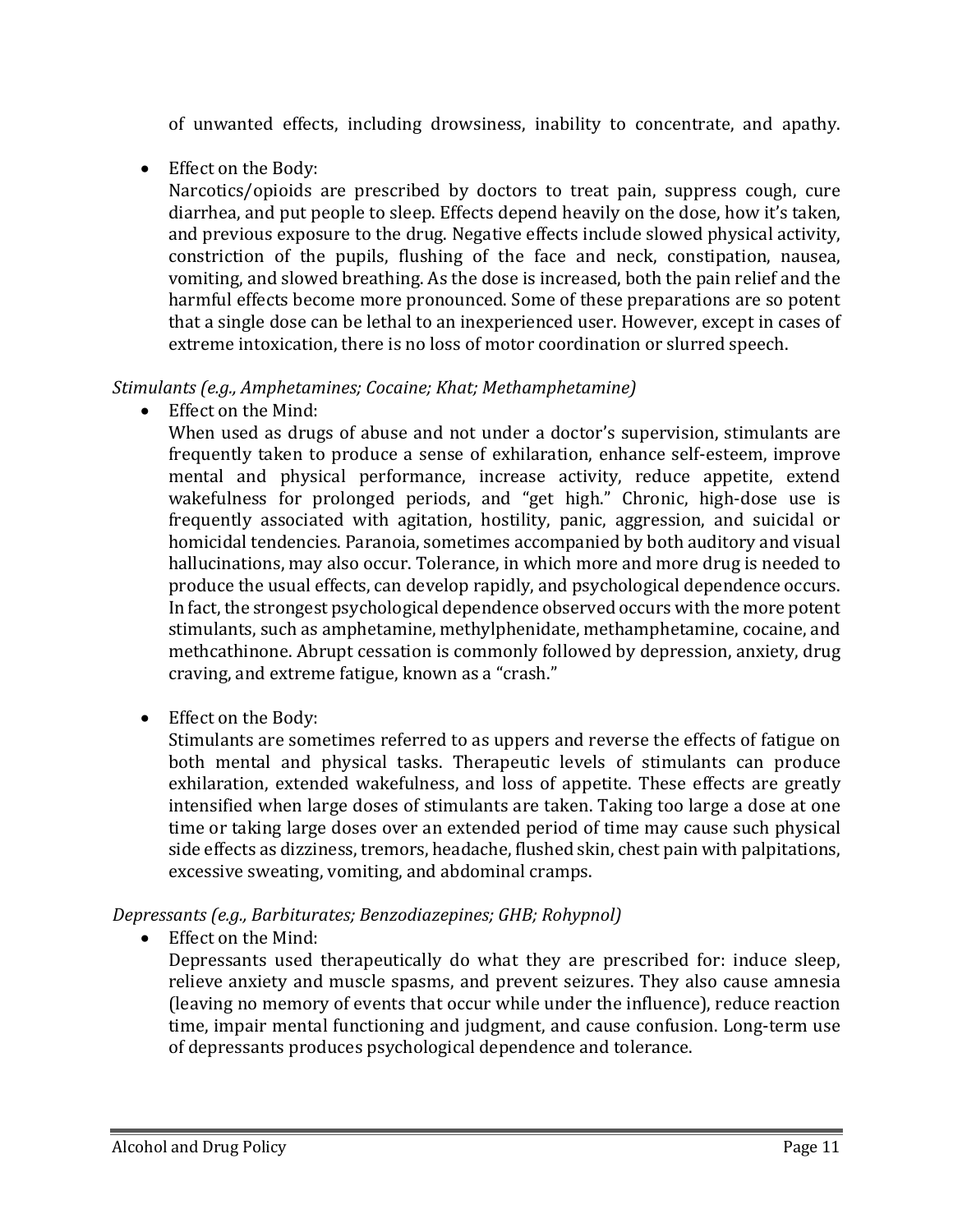• Effect on the Body:

Some depressants can relax the muscles. Unwanted physical effects include slurred speech, loss of motor coordination, weakness, headache, lightheadedness, blurred vision, dizziness, nausea, vomiting, low blood pressure, and slowed breathing. Prolonged use of depressants can lead to physical dependence even at doses recommended for medical treatment. Unlike barbiturates, large doses of benzodiazepines are rarely fatal unless combined with other drugs or alcohol. But unlike the withdrawal syndrome seen with most other drugs of abuse, withdrawal from depressants can be life threatening.

#### *Hallucinogens* (e.g., *Ecstasy/MDMA; Ketamine; LSD; Peyote and Mescaline; Psilocybin)*

• Effect on the Mind:

Sensory effects include perceptual distortions that vary with dose, setting, and mood. Psychic effects include distortions of thought associated with time and space. Time may appear to stand still, and forms and colors seem to change and take on new significance. Weeks or even months after some hallucinogens have been taken, the user may develop an uncommon disorder called Hallucinogen Persisting Perception Disorder (HPPD) or experience "flashbacks." HPPD can include fragmentary recurrences of certain aspects of the drug experience in the absence of actually taking the drug. The occurrence of HPPD is unpredictable, but may be more likely to occur during times of stress and seems to occur more frequently in younger individuals.

• Effect on the Body:

Physiological effects include elevated heart rate, increased blood pressure, dilated pupils, and often can induce nausea and vomiting.

#### *Steroids*

• Effect on the Mind:

Case studies and scientific research indicate that high doses of anabolic steroids may cause mood and behavioral effects. In some individuals, anabolic steroid use can cause dramatic mood swings, increased feelings of hostility, impaired judgment, and increased levels of aggression (often referred to as "roid rage"). When users stop taking steroids, they may experience depression that may be severe enough to lead one to commit suicide. Anabolic steroid use may also cause psychological dependence and addiction.

• Effect on the Body:

A wide range of adverse effects is associated with the use or abuse of anabolic steroids. These effects depend on several factors including age, sex, the anabolic steroid used, amount used, and duration of use. In adolescents, anabolic steroid use can stunt the ultimate height that an individual might otherwise achieve. In boys, anabolic steroid use can cause early sexual development, acne, and stunted growth. In adolescent girls and women, anabolic steroid use can induce permanent physical changes, such as deepening of the voice, increased facial and body hair growth, menstrual irregularities, male pattern baldness, and lengthening of the clitoris. In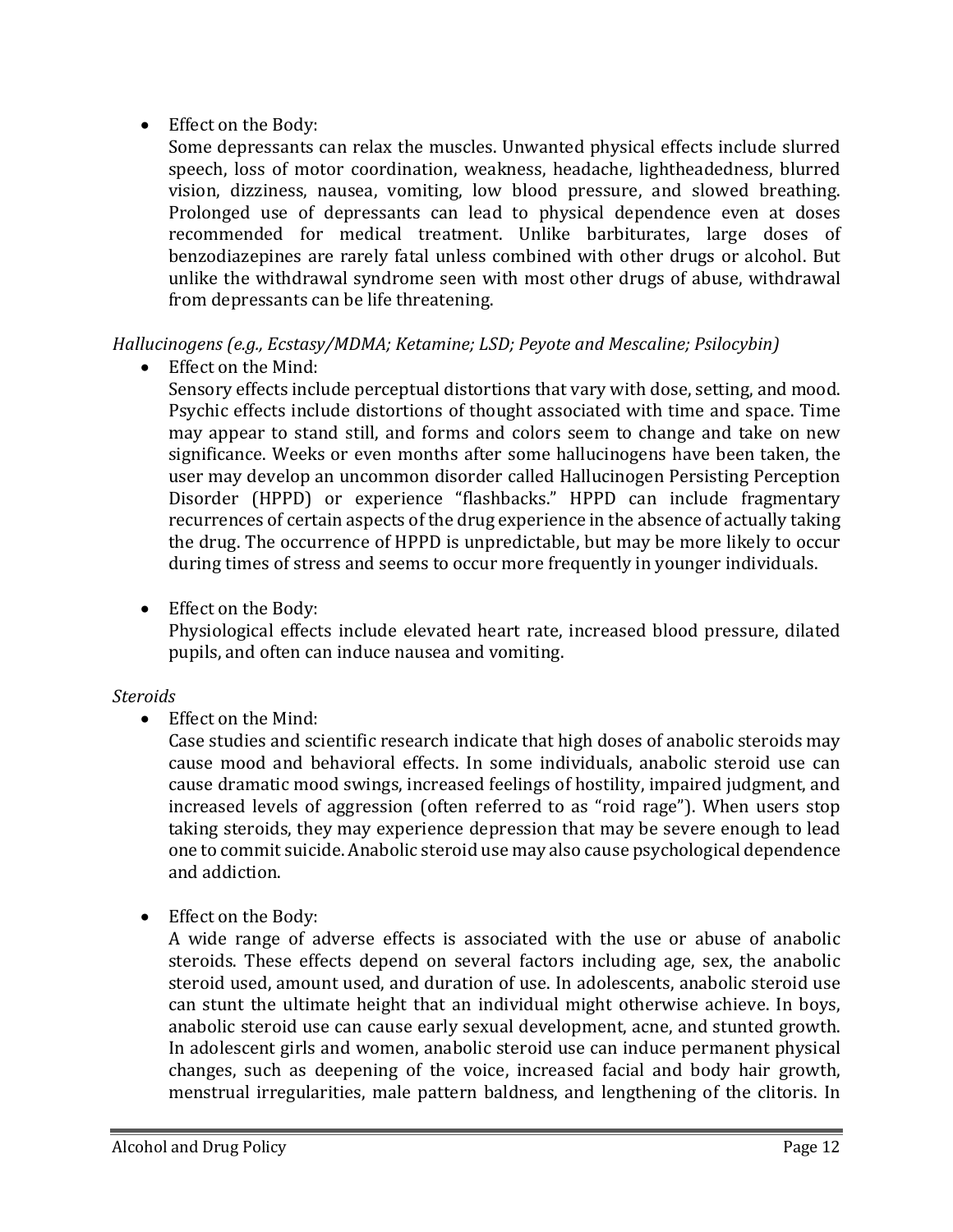men, anabolic steroid use can cause shrinkage of the testicles, reduced sperm count, enlargement of the male breast tissue, sterility, and an increased risk of prostate cancer. In both men and women, anabolic steroid use can cause high cholesterol levels, which may increase the risk of coronary artery disease, strokes, and heart attacks. Anabolic steroid use can also cause acne and fluid retention. Oral preparations of anabolic steroids, in particular, can damage the liver.

Users who inject anabolic steroids run the risk of contracting various infections due to non-sterile injection techniques, sharing of contaminated needles, and the use of steroid preparations manufactured in non-sterile environments. All these factors put users at risk for contracting viral infections such as HIV/AIDS or hepatitis B or C, and bacterial infections at the sight of injection. Users may also develop endocarditis, a bacterial infection that causes a potentially fatal inflammation of the heart lining.

#### *Marijuana/Cannabis*

• Effect on the Mind:

When marijuana is smoked, the active ingredient THC passes from the lungs and into the bloodstream, which carries the chemical to the organs throughout the body, including the brain. In the brain, THC connects to specific sites called cannabinoid receptors on nerve cells and influences the activity of those cells. Many of these receptors are found in the parts of the brain that influence pleasure, memory, thought, concentration, sensory and time perception, and coordinated movement. The shortterm effects of marijuana include problems with memory and learning, distorted perception, difficulty in thinking and problem-solving, and loss of coordination.

The effect of marijuana on perception and coordination are responsible for serious impairments in learning, associative processes, and psychomotor behavior (driving abilities). Long term, regular use can lead to physical dependence and withdrawal following discontinuation, as well as psychological addiction or dependence. Clinical studies show that the physiological, psychological, and behavioral effects of marijuana vary among individuals and present a list of common responses to cannabinoids, as described in the scientific literature:

- Dizziness, nausea, tachycardia, facial flushing, dry mouth, and tremor initially
- $-$  Merriment, happiness, and even exhilaration at high doses
- Disinhibition, relaxation, increased sociability, and talkativeness
- Enhanced sensory perception, giving rise to increased appreciation of music, art, and touch
- $-$  Heightened imagination leading to a subjective sense of increased creativity
- Time distortions
- $-$  Illusions, delusions, and hallucinations are rare except at high doses
- Impaired judgment, reduced coordination, and ataxia, which can impede driving ability or lead to an increase in risk-taking behavior
- Emotional lability, incongruity of affect, dysphoria, disorganized thinking, inability to converse logically, agitation, paranoia, confusion, restlessness,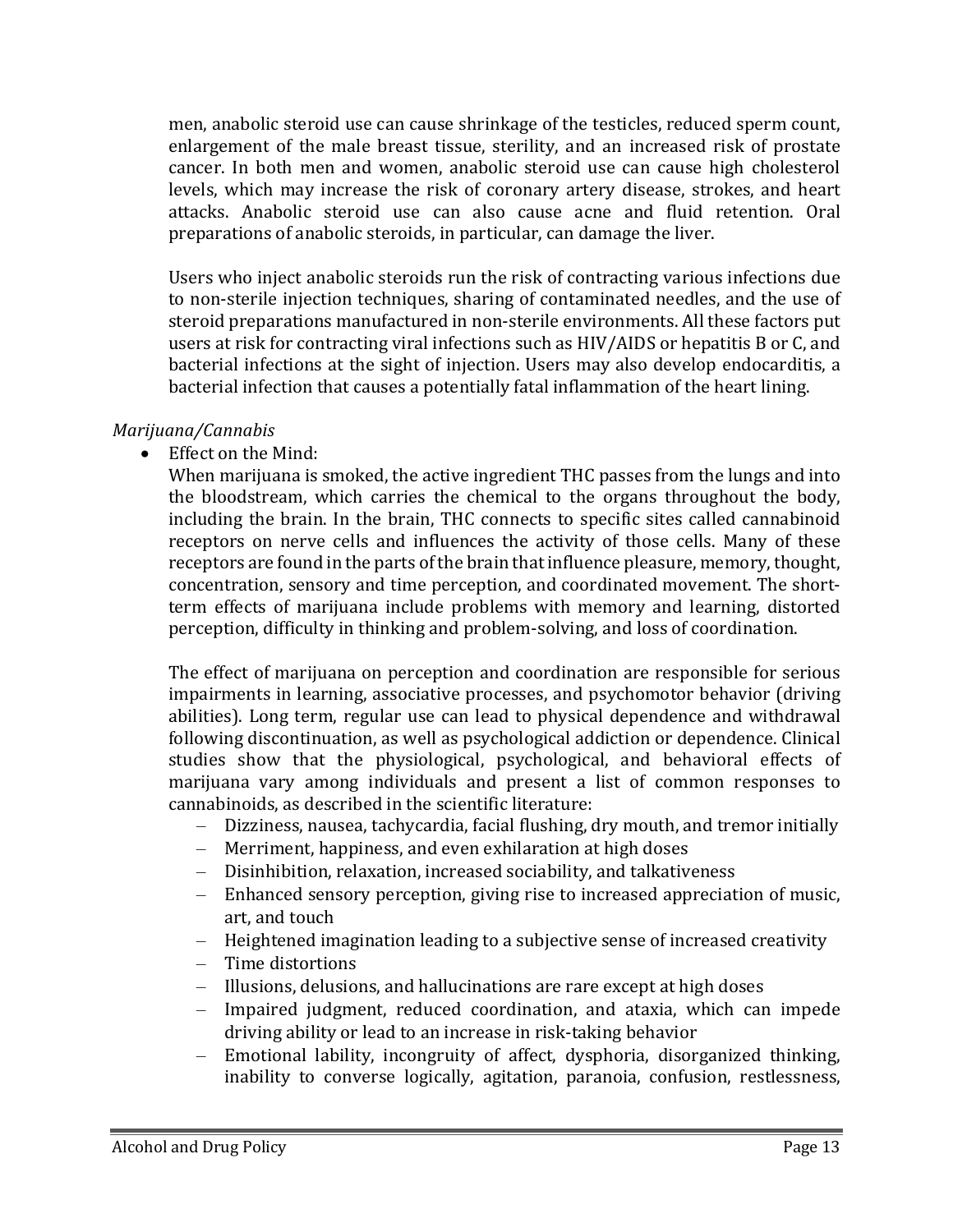anxiety, drowsiness, and panic attacks may occur, especially in inexperienced users or in those who have taken a large dose

- Increased appetite and short-term memory impairment are common
- Effect on the Body:

Short-term physical effects from marijuana use may include sedation, bloodshot eyes, increased heart rate, coughing from lung irritation, increased appetite, and increased blood pressure (although prolonged use may cause a decrease in blood pressure). Marijuana smokers experience serious health problems such as bronchitis, emphysema, and bronchial asthma. Extended use may cause suppression of the immune system. Withdrawal from chronic use of high doses of marijuana causes physical signs including headache, shakiness, sweating, and stomach pains and nausea. Withdrawal symptoms also include behavioral signs such as restlessness, irritability, sleep difficulties, and decreased appetite.

#### *Inhalants*

• Effect on the Mind:

Inhalant abuse can cause damage to the parts of the brain that control thinking, moving, vision, and hearing. Cognitive abnormalities can range from mild impairment to severe dementia.

• Effect on the Body:

Inhaled chemicals are rapidly absorbed through the lungs into the bloodstream and quickly distributed to the brain and other organs. Nearly all inhalants produce effects similar to anesthetics, which slow down the body's function. Depending on the degree of abuse, the user can experience slight stimulation, feeling of less inhibition, or loss of consciousness.

Within minutes of inhalation, the user experiences intoxication along with other effects similar to those produced by alcohol. These effects may include slurred speech, an inability to coordinate movements, euphoria, and dizziness. After heavy use of inhalants, users may feel drowsy for several hours and experience a lingering headache. 

Additional symptoms exhibited by long-term inhalant users include:

- Weight loss, muscle weakness, disorientation, inattentiveness, lack of coordination, irritability, depression, and damage to the nervous system and other organs
- $-$  Some of the damaging effects to the body may be at least partially reversible when inhalant abuse is stopped; however, many of the effects from prolonged abuse are irreversible.
- Prolonged sniffing of the highly concentrated chemicals in solvents or aerosol sprays can induce irregular and rapid heart rhythms and lead to heart failure and death within minutes. There is a common link between inhalant use and problems in school – failing grades, chronic absences, and general apathy.